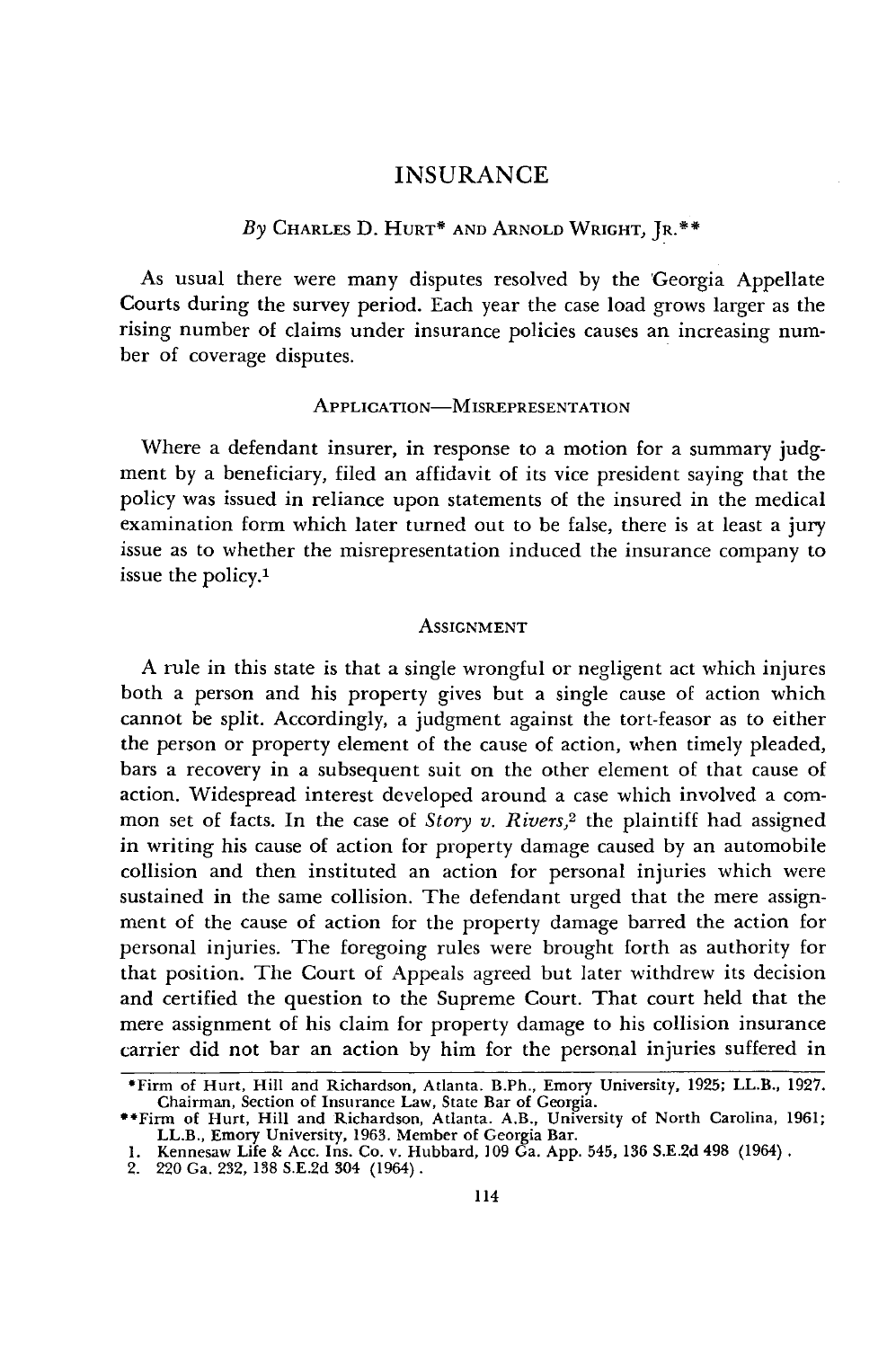the same collision, where no previous claim against the defendant on any part of the cause of action was pleaded.

The case of *Benefield v. Malone3* was an action for damage to an automobile. The trial judge had granted the defendant's motion for summary judgment on the ground that the plaintiff had assigned his cause of action and had no right to sue. The Court of Appeals, however, reversed on the ground that there was no evidence that the assignment had been accepted by the insurer.

## ATrORNEY'S FEES

Where a plaintiff sued on three insurance policies obligating the defendant company to pay him specified sums for the accidental loss of the sight of an eye, the Court of Appeals affirmed a judgment of the trial court in his favor for the policy benefits, but denied his claim for attorney's fees based on an alleged bad faith refusal to pay on the ground that the plaintiff had submitted a proof of loss which contained a doctor's certification that the loss of vision was less than four per cent with glasses, and as such, did not constitute the loss of the sight of the eye.<sup>4</sup>

In a suit on a fire insurance policy, where the insurer had offered to settle the fire loss on the basis of either of two separate repair estimates submitted by contractors, and where the sole basis for the differences between the insurer and the insured arose from the insured's claim that the house was not repairable, the court held that such was insufficient to support a finding for attorney's fees.<sup>5</sup>

In an action on an automobile damage policy, when the testimony as to the amount of damage sustained would authorize a finding of an unfounded refusal to pay, it is not error for the judge to charge relating to recovery of penalty and attorney's fees under GA. CODE ANN. section 56-1206 (Supp. **1963).** However, the trial judge was not authorized to give a charge which amounted to an expression of opinion.<sup>6</sup>

The insured in the case of *Interstate Life & Acc. Ins. Co. v. Williamson<sup>7</sup>* sued on an insurance policy which provided for the payment of certain hospital and surgical expenses incurred by the insured on account of accident or sickness but which contained a waiting period. She sued for certain expenses, plus penalty and reasonable attorney's fees. The carrier defended on the ground that the illness existed when the policy was issued, thereby precluding any recovery. A jury resolved that question against the defendant. Attorney's fees were also awarded. The Court of Appeals reversed that part

<sup>3.</sup> **110** Ga. App. 607, 139 S.E.2d 500 (1964). 4. Gulf Life tns. Co. v. Howard, 110 Ga. App. 76, 137 S.E.2d 749 (1964). 5. First Nat'l Ins. Co. v. Thain, 110 Ga. App. 603, 139 S.E.2d 447 (1964).

<sup>6.</sup> Cotton States Mut. Ins. Co. v. Phillips, 110 Ga. App. 581, 139 S.E.2d 412 (1964).

<sup>7. 110</sup> Ga. App. 557, 139 S.E.2d 429 (1964).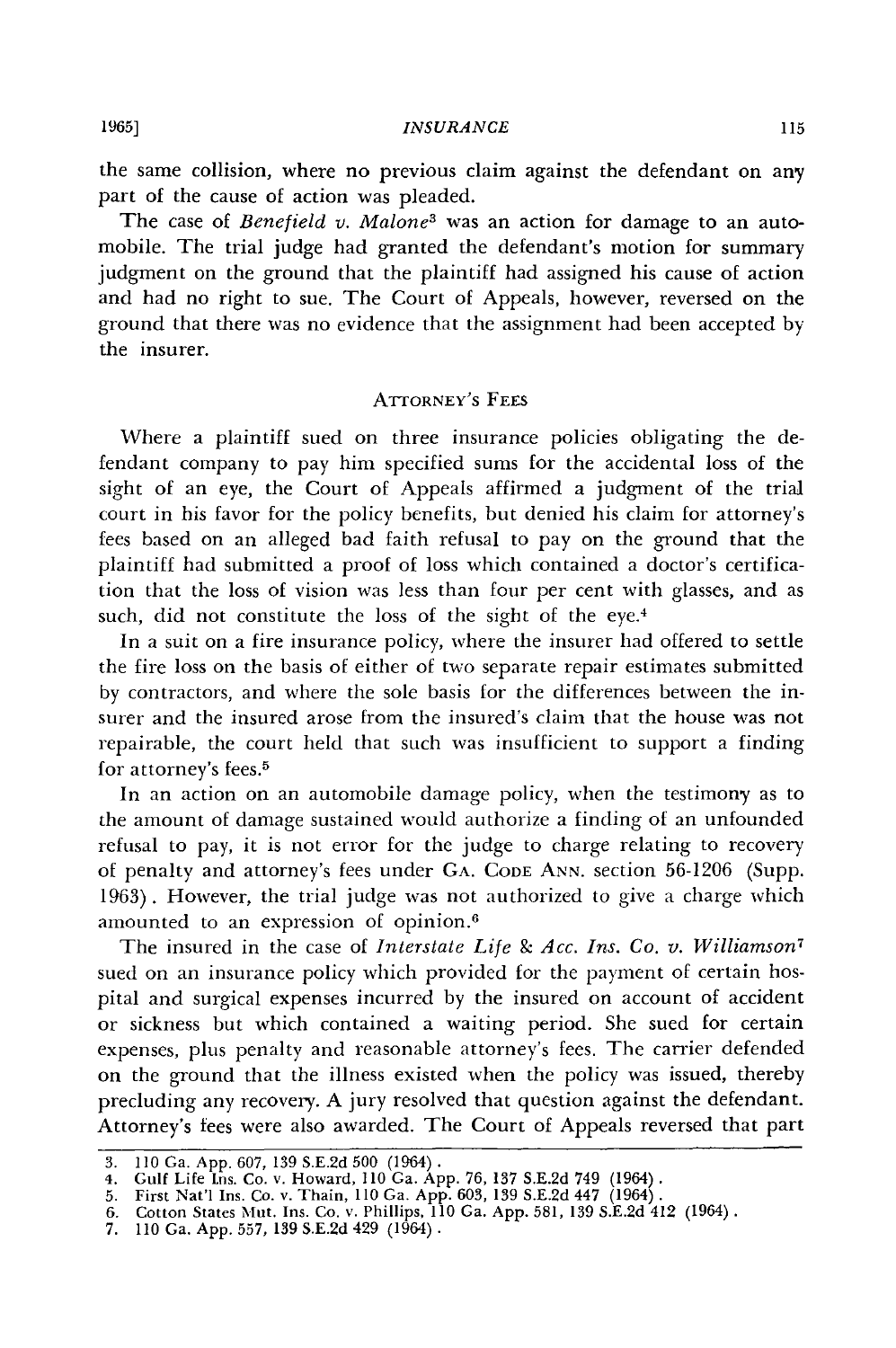of the judgment awarding attorney's fees and held that as there was testimony at the trial to the effect that the insured had stated to a physician that her back injury had occurred before the issuance of the policy, such testimony, if believed by a jury, would constitute reasonable ground for the insurer's contesting the claim. The court again called attention to the rule that the bad faith of a company should not be judged by the preliminary proof, or by other ex-parte affidavits, but by the case as made at the trial, as the preliminary proof goes only to the liability, not to the faith of the company.

The Court of Appeals has held that **GA. CODE** ANN. section 56-1206, (Supp. 1963), providing for the recovery of penalty and attorney's fees, does not apply to bad faith in the failure or refusal to settle a claim, but only applies to a failure to pay a loss covered by a policy.8 Nevertheless, the court was of the opinion that if an insurance company refuses in bad faith to settle a judgment which exceeded the limits of the policy, for an amount within the limits of the policy plus an additional amount provided by the insured, the company would be liable for the full amount of the judgment.<sup>9</sup>

Where a claim is made for damages and attorney's fees based on a refusal to pay by an insurance carrier, a demand must be made at a time when a demand for immediate payment is in order. If, under the terms of a policy, the insurer has a certain period of time in which to investigate, a demand made within that period is not good. In the case of *Napp v. American Cas. Co.,1°* the carrier had sixty days after receipt of the proof of loss forms in which to investigate but the insured failed to file such forms because of the conduct of the insurer. Later the insured did file such forms. The court held that the failure to file the proof of loss forms had been waived by the carrier and that the subsequent filing of the forms did not grant to the carrier an additional sixty days. Thus, a failure to pay the claim on a demand made more than sixty days after the date of the waiver constituted bad faith.

### **AUTOPSY**

In the case of *Powell v. Commercial Travelers Mut. Acc. Ass'n of Ameri* $ca<sub>11</sub>$  the trial court had held that even though the death of the plaintiff's husband was accidental within the meaning of the policy, the plaintiff was nevertheless precluded from recovering on an accidental death policy because the insurance carrier had been denied an opportunity to conduct an autopsy upon the deceased in accordance with the terms of the policy. The Court of Appeals reversed and held that whether or not the plaintiff's refusal to allow

<sup>8.</sup> Cotton States Mut. Ins. Co. v. Davis, 110 Ga. App. 601, 139 S.E.2d 427 (1964).

*<sup>9.</sup> Ibid.* **10. 110** Ga. App. 673, 139 S.E.2d 425 (1964) **. 11. 110** Ga. **App.** 54, 137 S.E.2d 759 (1964).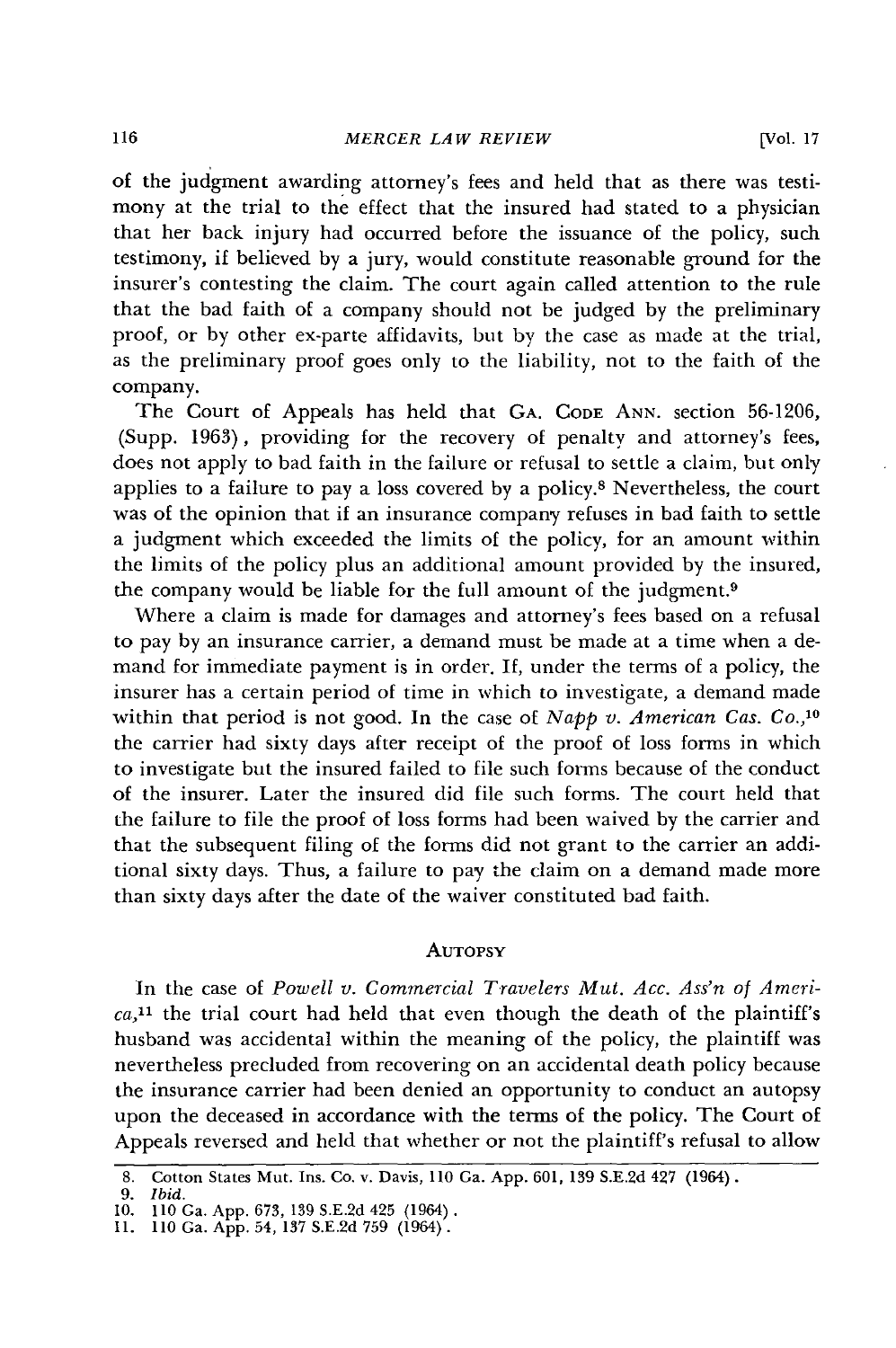the disinterment and autopsy was in violation of the policy's terms was a question about which reasonable men might differ and thus was a question for a jury.

## **BURDEN** OF PROOF

When a policy of insurance agrees to pay for direct and accidental loss or damage to a mobile home caused **by** smoke or smudge due to the sudden, unusual, and faulty operation of heating equipment serving the premises, the plaintiff is not required to prove the precise cause of the sudden, unusual, and faulty operation of the equipment, but only that it occurred, which, in the case of *Melton v. American Bankers Ins. Co.,12* was established by proof of an explosion.

## CONsTRUCTION OF POLICY

According to the general rule of construction, an insurance contract will be construed as a whole in ascertaining the intent of the parties. In the case of *Travelers Indem. Co. v. Watson,' <sup>3</sup>*a policy, which provided medical payments in different amounts as to each of the two automobiles insured therein, was construed to mean that the insured would be entitled to the combined medical payments provided in the policy. In this case, the maximum coverage was held to be \$2,500, it appearing that the policy covering car number 1 provided medical coverage for \$500.00, and there was medical coverage on car number 2 for \$2,000.00. Even though the insured was injured in car number **1,** she was entitled to the combined medical payments up to the maximum of \$2,500.

An insurer may not deny the existence of liability coverage where it has certified previously under the Georgia Motor Vehicle Safety Responsibility Law that such policy does exist and a driver's license has been issued on the basis of such certificate.<sup>14</sup>

An automobile liability insurance policy, which contains a provision that no action shall lie against the company unless, as a condition precedent thereto, the amount of the insured's obligation to pay shall have been finally determined, either by judgment against the insured after actual trial or by written agreement, precludes a plaintiff from suing the insurance company in a direct action without having first determined the amount of the insured's obligation as required by the policy.<sup>15</sup>

<sup>12. 110</sup> Ga. App. 434, 138 S.E.2d 681 (1964).

<sup>13. 111</sup> Ga. App. 98, 140 S.E.2d 505 (1965).<br>14. Reserve Ins. Co. v. Davis, 220 Ga. 335, 138 S.E.2d 657, *reversing* 109 Ga. App. 535 136 S.E.2d 469 (1964). 15. Kransner v. American Guar. **ge** Liab. Ins. Co., **110** Ga. **App.** 468, **138 S.E.2d 921** (1964).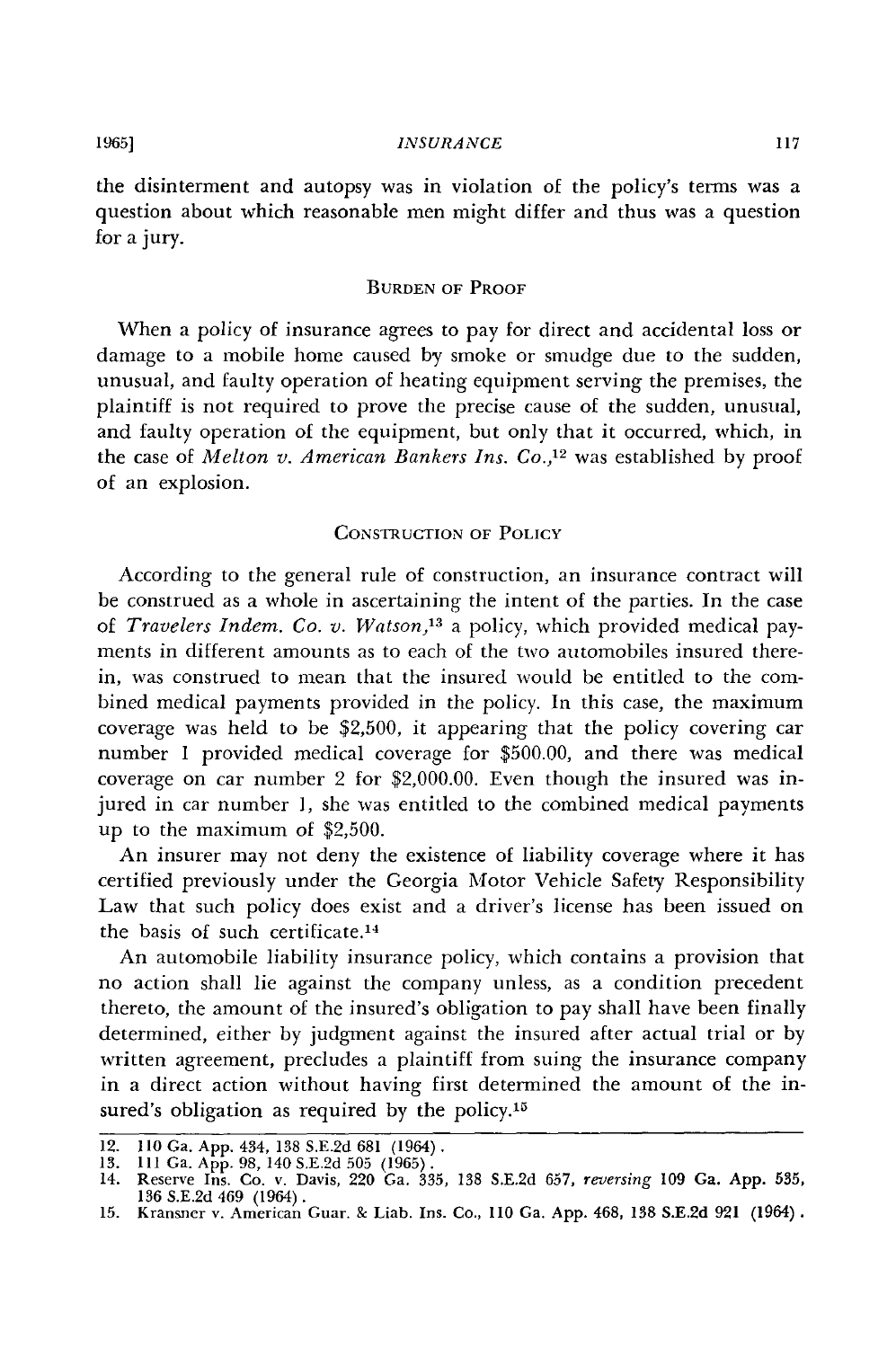# CONTRACT-BREACH

In the case of *S. & A. Corp. v. Berger Co.,16* the plaintiff alleged that it contracted with the defendant broker to procure insurance on certain property belonging to the plaintiff against fire damage in the amount of \$7,500; that the defendant failed and neglected to do so but negligently caused the property to be insured for only \$3,000; and that subsequent to the issuance of the \$3,000 policy the property was totally destroyed by fire. It was the plaintiff's contention that the failure by the defendant to have the property insured for the requested amount was the proximate cause of the plaintiff's loss of \$4,500, the difference between the value of the destroyed property and the amount of insurance actually procured. The Court of Appeals charged the plaintiff with knowing the terms and conditions of the policy it had in its possession prior to the fire, and held that, as any negligence by the defendant in failing to procure the amount of insurance coverage contracted for could have been avoided **by** the plaintiff through a simple reading of the policy, a finding for the defendant insurance company was demanded on a motion for summary judgment.

# COVERAGE-LiMITATIONS

*Automatic Icemaker Co. v. Sun Ins. Office, Ltd.17* was a case where it was undisputed that the insured's policy excluded claims for bodily injury by the insured's employees entitled to workmen's compensation. The court held that where such insurer, as compensation insurance carrier, had paid benefits to the injured party as an employee of the insured, there could be no recovery under the policy because by its clear and unambiguous terms the injury out of which the suit arose was not within the coverage of that policy.

*Hartford Acc. & Indem. Co. v. Hulsey's* involved not only a question of coverage but also a question of policy construction, and the majority of the court, by applying the well-established rule of construction that every insurance contract shall be construed according to the entirety of its terms and conditions as set forth in the policy, and as amplified, extended, or modified by any rider, endorsement, or application made a part of the policy19 held that where a rider excludes coverage for accidents occurring from the use of saddle animals the plaintiff could not recover on such policy where he had been injured by a race horse.

The case of *Elliot v. Firemen's Ins. Co.*<sup>20</sup> was a suit on a policy of liability

<sup>16. 111</sup> Ga. App. 39, 140 S.E.2d 509 (1965). 17. Automatic Icemaker Co. v. Sun Ins. Office, Ltd., 110 Ga. App. 289, 138 S.E.2d 326 (1964).

<sup>18. 220</sup> Ga. 240, 138 S.E.2d 310 *reversing* 109 Ga. App. 169, 135 S.E.2d 494 (1964).

<sup>19.</sup> GA. **CODE ANN.** §56-2419 (Supp. 1963).

<sup>20. 111</sup> Ga. App. 49, 140 S.E.2d 524 (1965).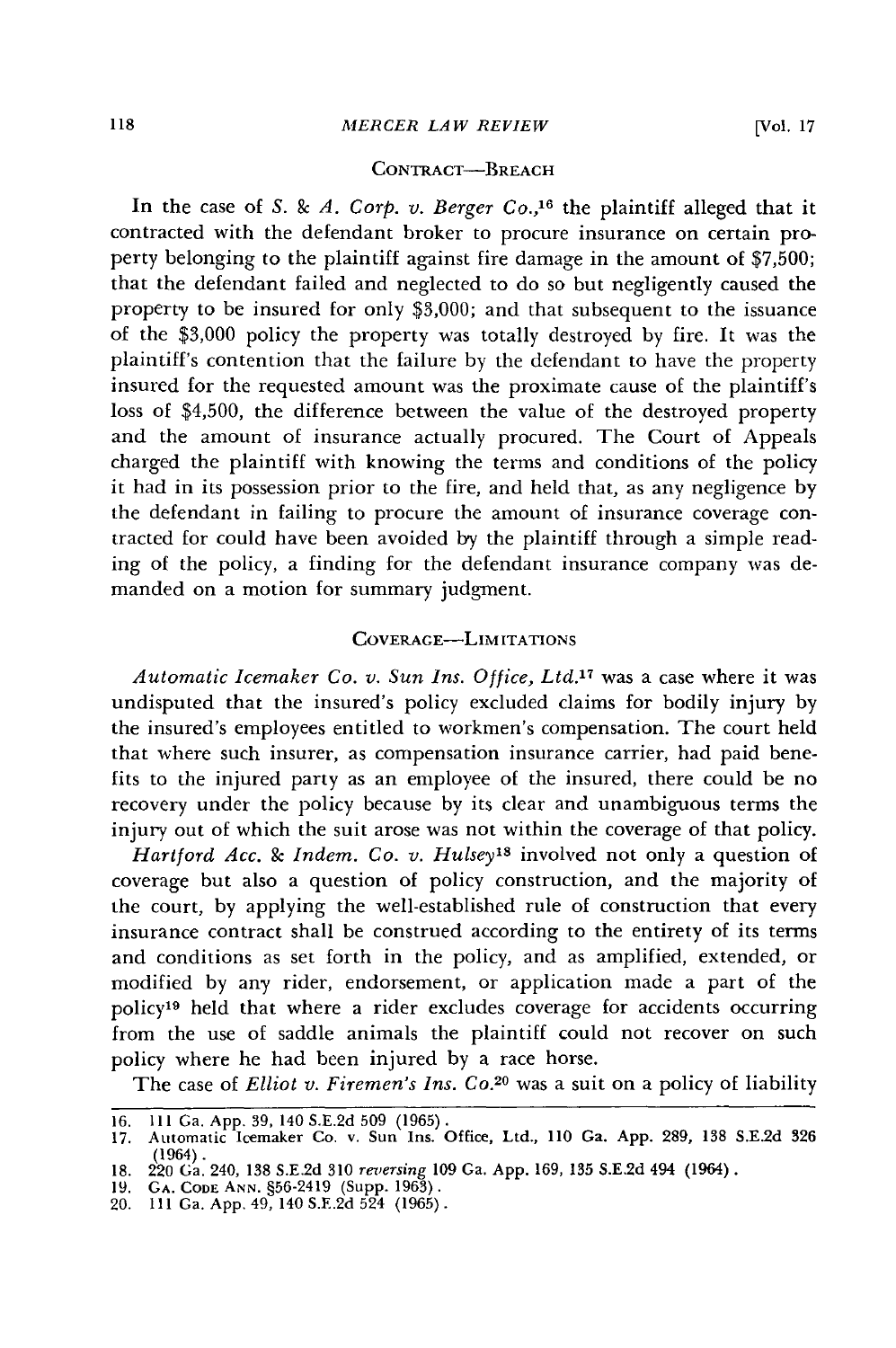## *INSURANCE*

insurance owned by an ambulance service which provided that it covered bodily injuries "sustained by any person or persons and arising out of the ownership, maintenance or use of any automobile", and further provided that the "use of an automobile includes the loading and unloading thereof." The court held that where a patient was transferred to her home **by** an ambulance and was injured while she was being lifted from the stretcher in her home by ambulance attendants, such injuries were covered **by** the policy provision which provided coverage for accidents occurring during the unloading of an automobile if the ambulance owners were legally liable for the injuries.

## CREDIT LIFE INSURANCE

An administratrix who has paid an indebtedness out of a debtor's estate is entitled to the proceeds from a policy of credit life insurance, and may enforce its collection as there is no merit to the contention that such policy is solely for the benefit of the creditor because under the Insurance Act of 1960,21 a policy of credit life insurance insures the life of the debtor and not the debt.<sup>22</sup>

## **DEFINITION**

#### PREMISES

An attempt to collect under a theft policy for a loss from a cigarette vending machine located on the property of a service station gave rise to a dispute over the meaning of "premises." The policy defined premises as meaning the interior of the building occupied **by** the insured. As this theft took place from the vending machine located outside the building, no coverage was afforded.<sup>23</sup>

### TEMPORARY **SUBSTITUTE-AUTOMOBILE**

Where an insurance policy defines a "temporary substitute automobile" as "an automobile not owned **by** the named insured or his spouse if a resident of the same household while temporarily used as a substitute for the described automobile when withdrawn from normal use because of its breakdown, repair, servicing, loss or destruction," an automobile purchased in a trade name by the insured does not come within that definition.<sup>24</sup>

**1965]**

<sup>21.</sup> **GA.** LAWS, 1960, p. 289.

<sup>22.</sup> Pioneer Homeowners Life Ins. Co. v. Hogan, 110 Ga. App. 887, 140 S.E.2d 212 (1965)<br>23. United States Fire Ins. Co. v. Campbell, 110 Ga. App. 276, 138 S.E.2d 386 (1964).<br>24. Samples v. Georgia Mut. Ins. Co., 110 Ga. App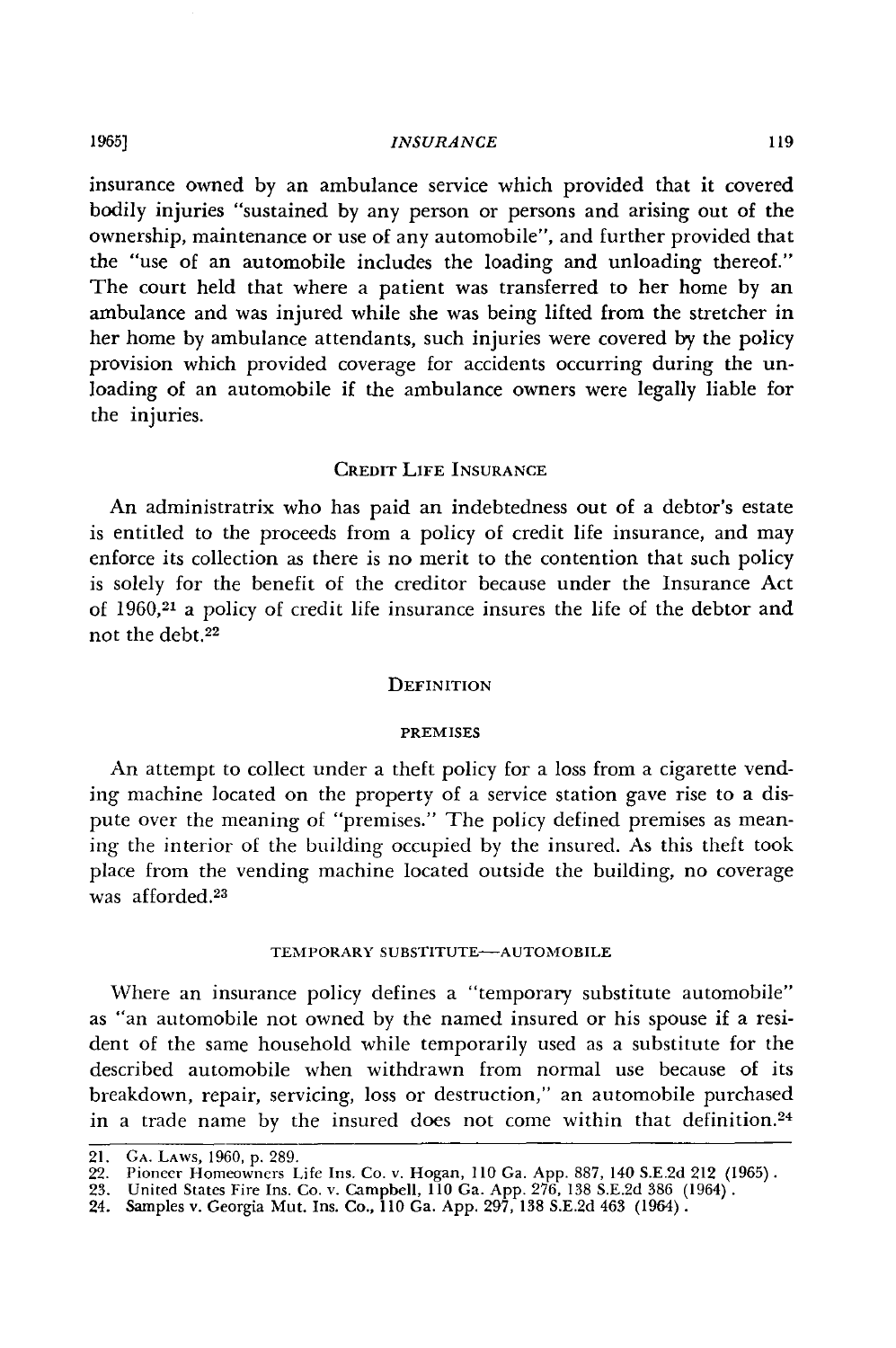# **FORFEITURE**

The case of *Cotton States Mut. Ins. Co. v. Torrance25* stated the general rule on forfeiture as, "while forfeitures are not unlawful, the law does not favor them, and all ambiguities in a contract are to be resolved against their existence; but where a contract in unmistakable terms provides for a forfeiture and is otherwise free from legal infirmity, neither a court of law nor a court of equity will relieve against a forfeiture. '26 In the *Torrance* case, the policy sued on was to pay the insured all sums which he was legally entitled to recover as damages from the owner or operator of an uninsured automobile because of bodily injury, but it contained an exclusion where the insured made a settlement with, or prosecuted to judgment any action against any person legally liable therefor. Applying the forfeiture rule, the court held that where the petition alleged that an action had been brought and a judgment obtained against an uninsured motorist without the consent of the defendant insurance company, no cause of action was set forth, as the insured's right under the policy had been forfeited according to its terms.

# **JUDGMENT IN EXCESS OF POLICY LIMITS-COMPANY'S LIABILITY**

The insured in *Cotton States Mut. Ins. Co. v. Phillips27* brought an action to recover from an automobile liability insurer the full amount of judgment against him which was in excess of policy limits, on the ground of alleged bad faith in refusing to settle the judgment for the policy limits plus an amount to be furnished by the insured. The court held that the petition did not state a cause of action in the absence of an allegation that the judgment creditor would have settled or agreed to settle the judgment for such amount.

# LIMITATION IN POLICY-TIME FOR SUIT

A fire insurance policy provision that no action could be maintained unless commenced within twelve months after a loss is a valid provision and is a condition precedent to any action on the policy. Therefore, any action brought after the expiration of twelve months following the occurrence of the loss is barred, and this is true although the petition shows that it is a renewal of a previous action brought within the twelve month period.<sup>28</sup> In the case of *Walton v. Amercan Mut. Fire Ins. Co.*<sup>29</sup> the court held that a similar provision was not made ambiguous by terms of the policy requiring the loss to be paid within sixty days after proof of loss.

27. 110 Ga. App. 581, 139 S.E.2d 412 (1964) .<br>28. Springfield Fire & Marine Ins. Co. v. Carter, 110 Ga. App. 382, 138 S.E.2d 590 (1964)<br>29. 109 Ga. App. 348, 136 S.E.2d 168 (1964) .

<sup>25. 110</sup> Ga. App. 4, 137 S.E.2d 551 (1964). 26. Cotton States Mut. Ins. Co. v. Torrance, *supra* n. 25, at 4, 137 S.E.2d at 553; Equitable Loan **&** Security Co. v. Waring, 117 Ga. 599, 44 S.E. 320 (1903).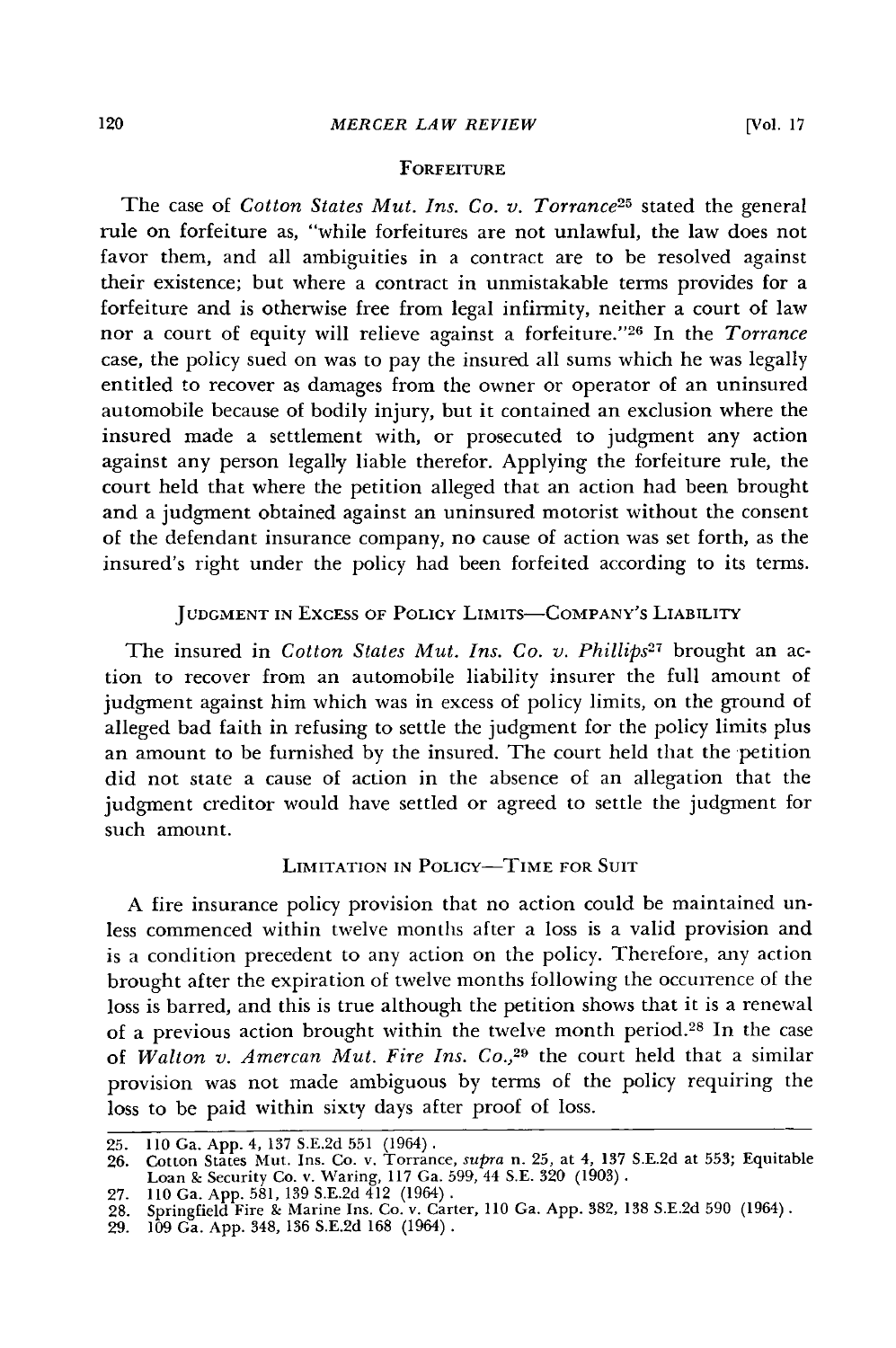# **ORAL BINDER**

**A** suit cannot be maintained upon a parol renewal of an insurance policy, but **GA. CODE ANN.** section 56-2420 (1960 Rev.) authorizes binders or other contracts for temporary insurance to be made orally or in writing. That section provides that no binder shall be valid beyond the issuance of a policy with respect to which it was given, or beyond ninety days from its effective date, whichever period is shorter. An oral binder is, therefore, valid for ninety days from its effective date, such date being the time fixed in the contract for the commencement of the risk as opposed to the date upon which the binder is executed.<sup>30</sup>

## OTHER **INSURANCE**

Where an insurance policy contains a provision invalidating the policy if there is other insurance on the same property, the policy is suspended and without effect where it is shown that such other insurance existed.<sup>31</sup>

## PLEADING-ALLEGATIONS

It is improper to allege in a petition that an employer's servant, after an accident, stated that the employer was covered by liability insurance and that his insurance company would pay the damages, as such an allegation is a harmful injection into the case of the immaterial and prejudicial fact that the defendant employer had liability insurance.32 The court distinguished those cases33 wherein such evidence was allowed to go before the jury as a part of the res gestae even though the statement here considered was made within three minutes after the collision.

# PREMIUMS-PAYMENT **AND** ACTION FOR COLLECTION

The case of *Kersh v. Life & Cas. Ins. Co.*<sup>34</sup> involved an insured who gave a bad check as payment of his insurance premium. The court held that unless a check is expressly accepted as payment it is not payment until it is paid. Where a check is tendered to the insurer on the last day of a policy's grace period and where such check is dishonored because of insufficient funds, the company may enforce a lapse of the policy for non-payment of the premium. However, if the company after notice that the check has been dishonored retains it, and instead of repudiating the transaction by returning

<sup>30.</sup> Towell v. Georgia Cas. **&.** Sur. Co., 109 Ga. App. 631, 136 S.E.2d 917 (1964).

<sup>31.</sup> Andrews v. Georgia Mut. Ins. Co., 110 Ga. App. 92, 137 S.E.2d 746 (1964).

<sup>32.</sup> Shapiro Packing Co. v. Landrum, 109 Ga. App. 519, 136 S.E.2d 446 (1964). 33. O'Neil Mfg. Co. v. Pruitt, 110 Ga. 577, 36 S.E. 59 (1900); Minnick v. Jackson, 64

Ga. App. 554, 13 S.E.2d 891 (1941); Decatur Chevrolet Co. v. White, 51 Ga. App. 362<br>180 S.E. 377 (1935); Heinz v. Backus, 34 Ga. App. 203, 128 S.E. 915 (1925).<br>34. 109 Ga. App. 793, 137 S.E.2d 493 (1964).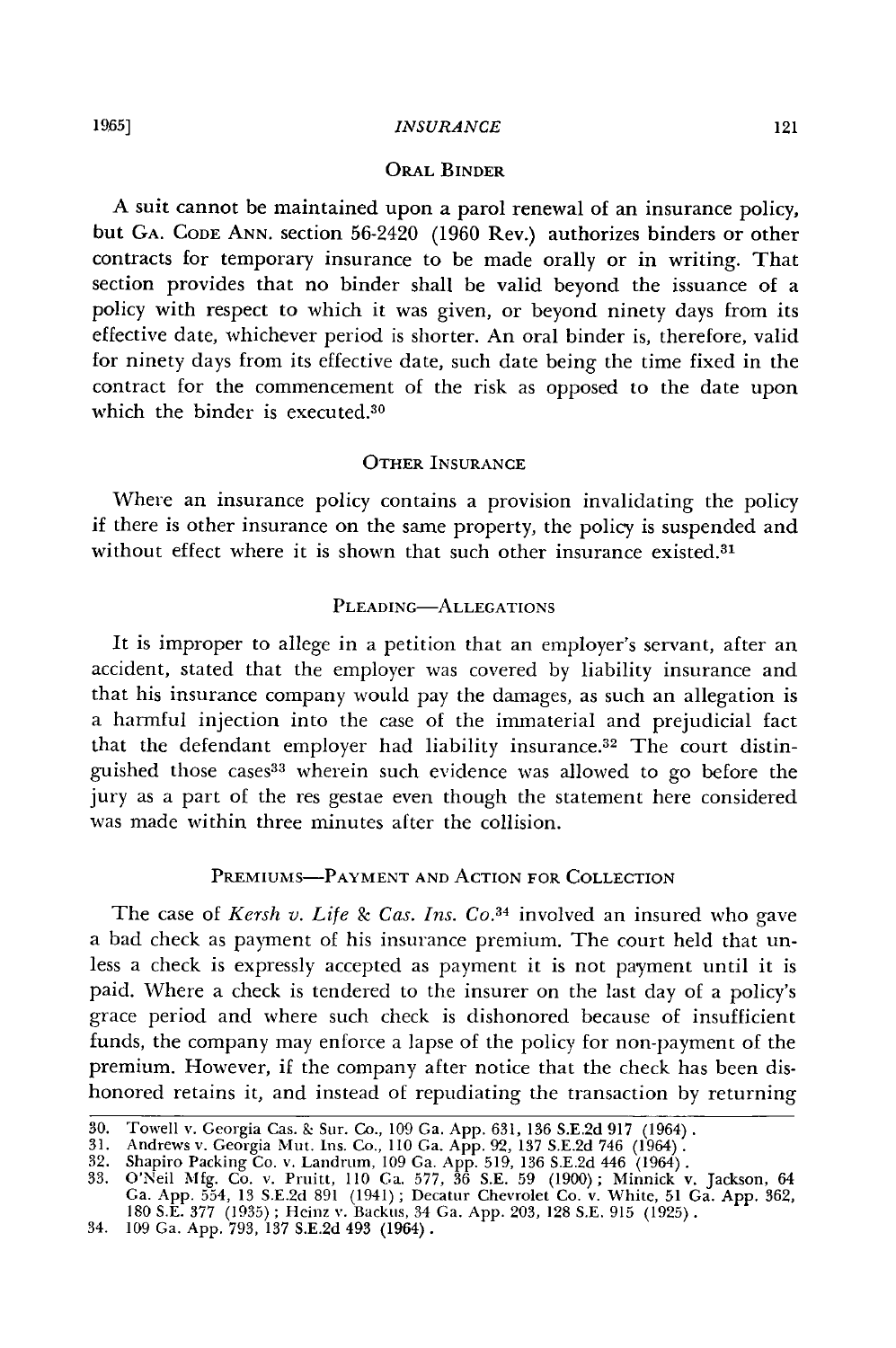the check, insists upon the insured's paying it after the date on which the policy would otherwise have lapsed, a waiver of the punctual payment of the premium results. Under the facts of this case, the policy lapsed and no waiver occurred because the insurer, although it retained the check, did all in its power to locate the insured and return the same to him.

In a suit to recover premiums on insurance policies, it is not necessary to attach the policies or copies thereof as exhibits to the petition as the case of Hames v. Georgia Ins. Serv., Inc.<sup>35</sup> held that it was sufficient to attach to the petition an itemized statement of the account sued on, giving information as to the amount of earned premiums alleged to be due on the policies and the types of coverage and numbers of the policies.

## PROOF OF LOSS

Waiver **by** the insurance carrier of filing proof of loss forms required **by** a policy may result from a course of conduct on the part of the insurance company, including silence, leading the insured to believe that nothing further in regard to proof of his claim is required of him.36 'Generally, and under the particular facts of this case, whether or not the conduct of the adjuster for the insurance company amounted to such a waiver is a jury question.

# PUNITIvE DAMAGES

In a suit for the loss of sight of an eye the plaintiff sought to recover, in addition to the amount payable under the policy, an additional amount as punitive damages on the ground that the insurer was guilty of willful misconduct in refusing to forward the insurance policy to the plaintiff, thereby causing the plaintiff unnecessary trouble and expense. The court held that punitive damages were not recoverable in the absence of a claim for actual damages suffered **by** reason of the insurer's refusal to forward the **policy. <sup>37</sup>**

# REVERTER

Where an insurance certificate issued by a mutual benefit society required that the beneficiary of the insured be related by blood or be dependent on him for support, if other than husband or wife, and where there was no showing of the existence of any heir of the deceased or of anyone else meeting the requirements of the certificate, the benefit reverted to the society and the temporary administrator of the estate was not entitled to recover on the **policy. <sup>38</sup>**

<sup>35. 110</sup> Ga. App. 376, 138 S.E.2d 607 (1964).<br>36. Napp v. American Cas. Co., 110 Ga. App. 673, 139 S.E.2d 425 (1964).<br>37. Kilgore v. National Life & Acc. Co., 110 Ga. App. 280, 138 S.E.2d 397 (1964)<br>38. Scott v. State Grand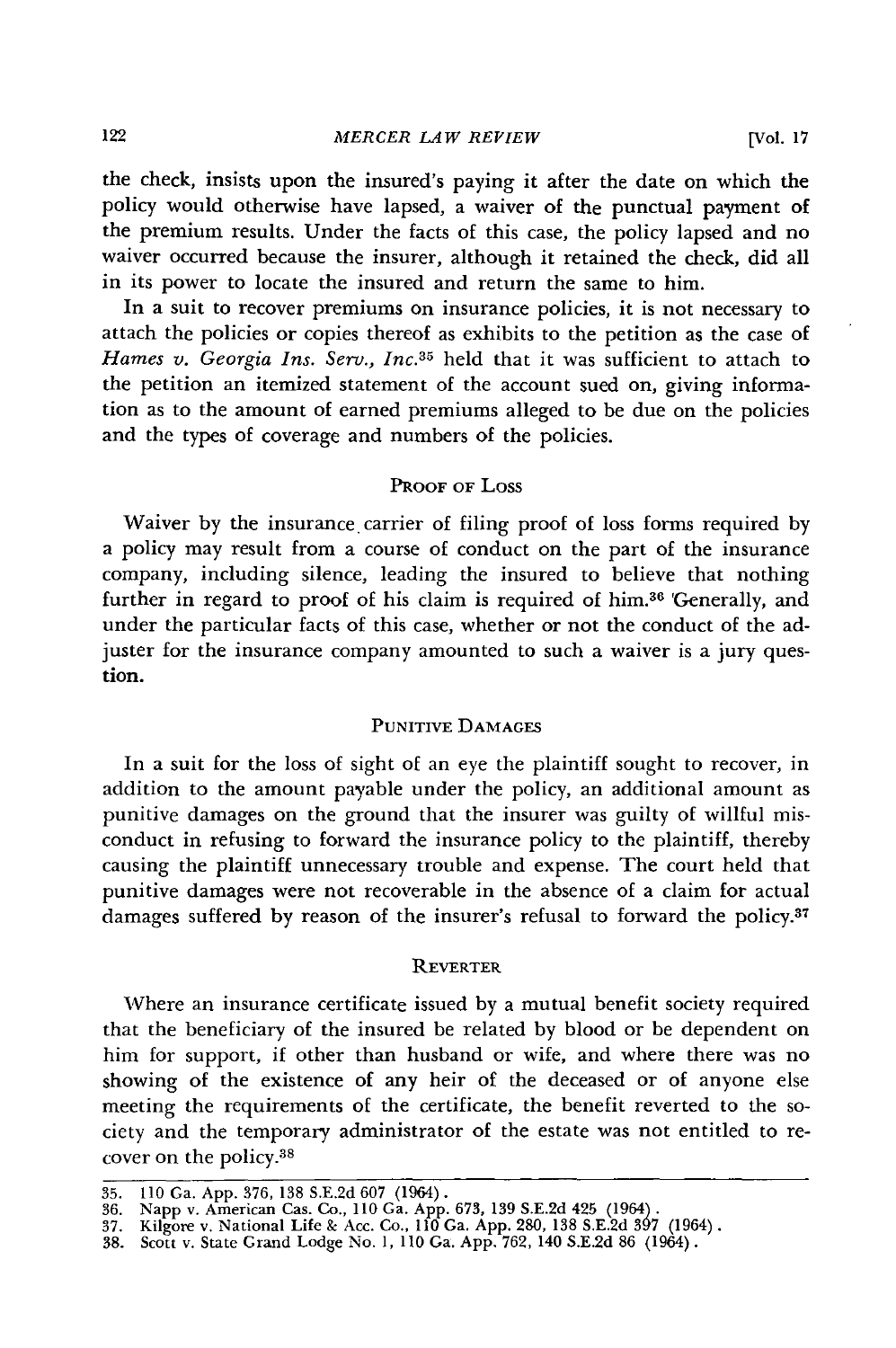### **1965]** *INSURANCE* **123**

It should be noted that the certificate of insurance issued by the mutual benefit society in the *Scott* case was issued in 1944. It now seems clear that the proceeds of certificates issued **by** mutual benefit societies after January 1, 1961, are payable to the personal representatives of the deceased member where there is no lawful beneficiary.<sup>39</sup>

## **SETTLEMENT** BY THE COMPANY

The case of *Ericson v. Hill40* was a decision predicated on the ruling in *Aetna Cas. & Sur. Co. v. Brooks,<sup>41</sup>*and the court held that a settlement made **by** the insurer without the consent of the insured is nevertheless binding on the insured and bars any action which the insured might bring against the other parties to the release agreement. It should, however, be noted that at the time of the *Ericson* decision, Ga. Laws, **1963 pp.** 643-44 had changed that rule and now a settlement **by** an insurer which gives notice that such settlement is without the consent of the insured does not preclude an action **by** the insured against the other parties to the release agreement. However, the rights of the parties in the *Ericson* case had accrued prior to the passage of that law and its effective date.

### UNAUTHORIZED INSURER

*Reeves v. South Am. Managers, Inc.4 <sup>2</sup>*was a case against an unauthorized insurer and its agent under the provisions of GA. CODE ANN. sections **56-603** through 56-611 (1960 Rev.). The insurer and agent were joined in the same action to which they demurred, contending that there was a misjoinder of parties defendant and causes of action. The court held that when an agent participated in the solicitation of such contracts, his liability is the same as the insurer under such contracts, and that the liability for attorney's fees and damages attaches to the agent as it does to the insurer. Therefore, there was no misjoinder of parties defendant or causes of action as it is based on the same statutes and the liability of each arose from the same contract.

# **WILLFUL AND WANTON MISCONDUCT**

In a most interesting case the Court of Appeals resolved a question which had theretofore been undecided in Georgia jurisprudence.<sup>43</sup> Does an ordinary liability policy afford coverage where the injuries sustained were caused **by** willful and wanton misconduct? In the *Travelers44* case, the plain-

**<sup>39.</sup> GA. CODE ANN.** §56-1918 (1960 Rev.). 40. **109** Ga. App. 759, **137** S.E.2d 374 (1964). 41. 218 Ga. 593, 129 S.E.2d 798 **(1963).**

<sup>42.</sup> **110** Ga. App. 49, **137** S.E.2d 700 (1964). 43. Travelers Indem. Co. v. Hood, 110 Ga. App. 855, 140 S.E.2d 68 (1964) **.**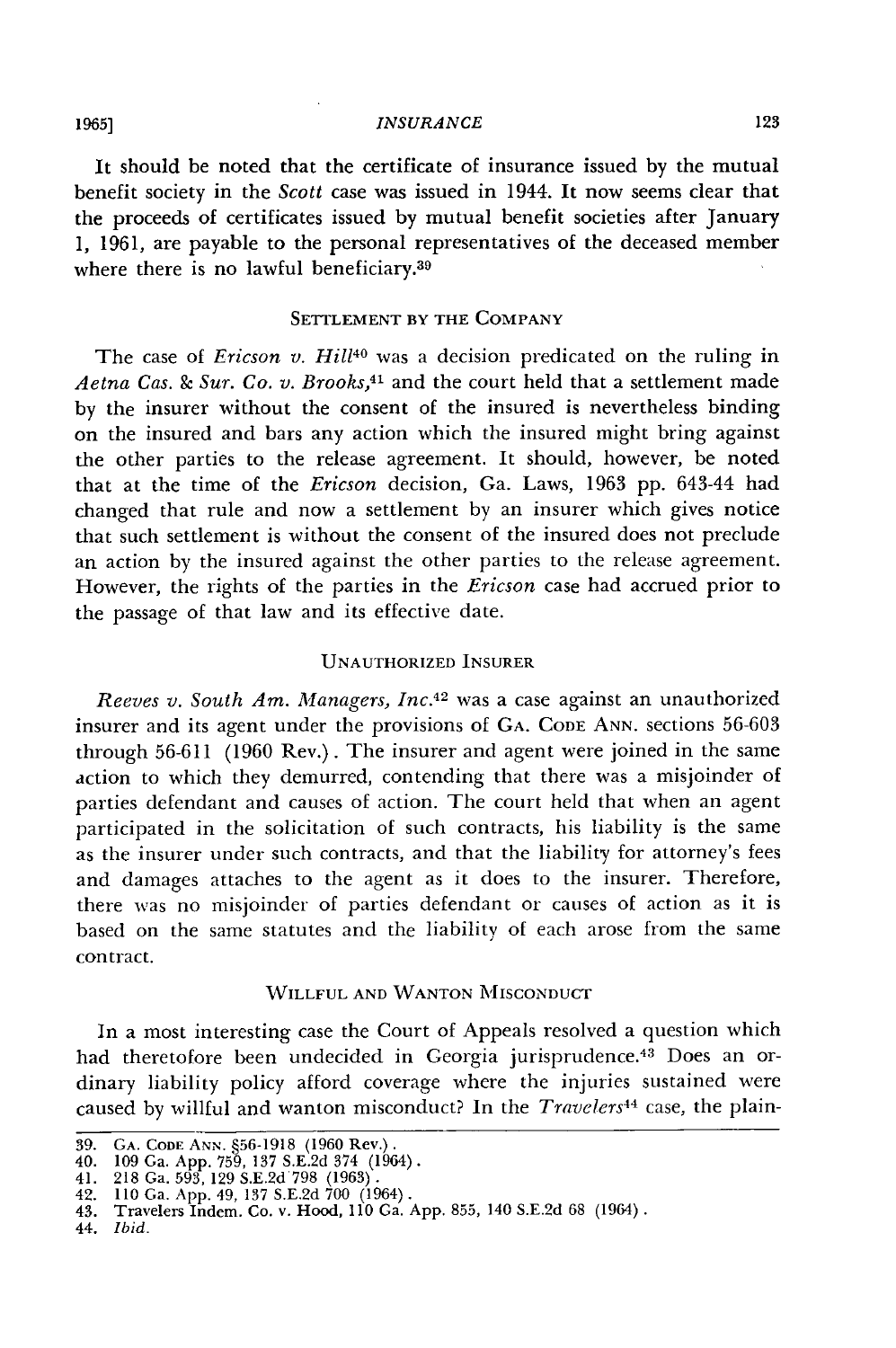### *MERCER LAW REVIEW*

tiff's husband was killed in a collision with an automobile which was racing on a public highway at the time of the accident. A judgment had been obtained against the owner of that vehicle, but the insurance carrier refused to pay on the ground that coverage was not afforded for injuries sustained by reason of such wanton and willful misconduct. The court decided against the carrier. The courts of several states have held such coverage to be against their public policy, thereby reaching opposite results.<sup>45</sup>

## **STATUTES**

The 1964 Extraordinary Session of the legislature had before it a resolution to revise the Constitution of Georgia.<sup>46</sup> These proposed amendments, however, are moot for the present time as a result of an attack on the revision procedure. The **1965** Session of the General Assembly, however, was active in the passage of statutes affecting the insurance industry.

**GA.** CODE section 56-618, relating to the licensing requirements for surplus line brokers, was amended so as to increase the bond required from \$5,000 to \$20,000.47

The Motor Vehicle Certificate of Title Act<sup>48</sup> was amended to provide, among other things, that a vehicle to which an insurance company has taken the title in settlement of a claim for damages to such vehicle shall be held and deemed to be wreckage, and such insurance company shall be held to be the owner of such vehicle. <sup>49</sup>

GA. CODE section 56-803a, relating to licensing of, and paying of commissions to agents writing life, accident, and sickness insurance and annuity contracts, was amended to provide that an insurer may make direct or indirect payment of commissions to an agent having a valid license to act as such, and that the insurer may pay such commissions to an incorporated agency (and a licensed insurance agent may share such commissions) as long as all employees, stockholders, directors or officers who solicit, negotiate or effectuate an insurance contract are qualified insurance agents holding a valid license.<sup>50</sup>

**GA.** CODE section 56-804 relating to the qualifications of applicants for insurance licenses was amended so as to authorize the Commissioner to issue licenses to applicants in cities, towns, or trade areas located partly within and partly without the state if the residence or place of business of such applicant is located in any part of the city or town and if the other state in

<sup>45.</sup> See discussion of majority and minority views in **7 APPLEMAN,** INSURANcE LAW **&** PRACTICE §4312 (1962 Rev.). 46. **GA.** LAWS, 1964, **Ex.** Sess., **p.** 234. 47. **GA.** LAWS, 1965, **p.** 248.

<sup>48.</sup> **GA.** LAWS, **1961, p.** 68. 49. **GA.** LAWS, 1965, **p.** 264.

**<sup>50.</sup> GA.** LAWS, 1965, **p.** 368.